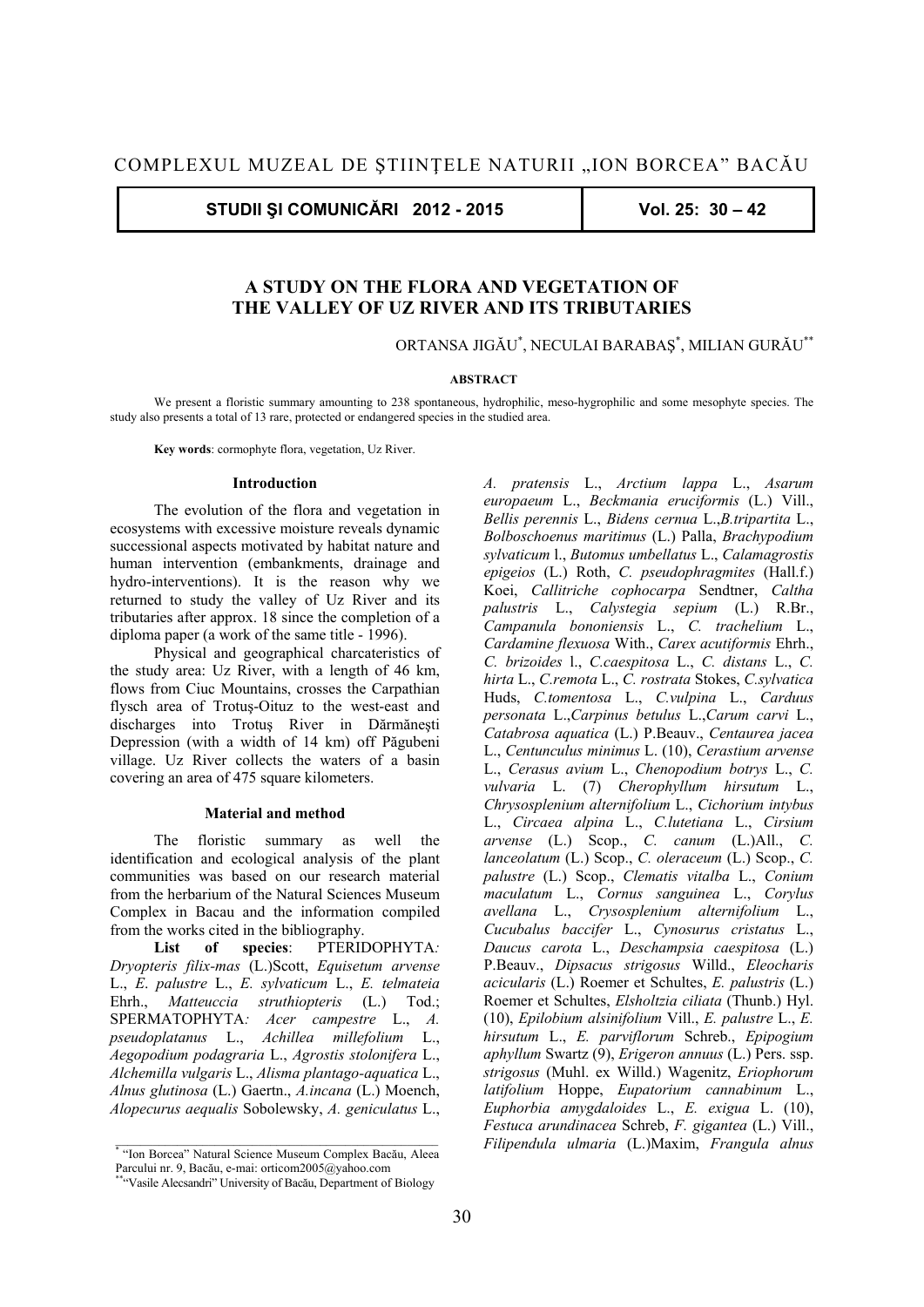Mill., *Fritillaria meleagris* L., *Galium palustre* L. ssp. *palustre, Geranium palustre* L., *G. robertianum*  L.,*Geum montanum* L., *G.urbanum* L., *Glecoma hederacea* L., *Glyceria maxima* (Hartm.) Holmbg*., G. fluitans* (L.) R.Br., *G.notata* Chevall, *Gymnadenia odoratissima* (L.) L.C.M. Richard (9), *Heracleum sphondylium* L., *Hippophae rhamnoides* L., *Holcus lanatus* L., *Humulus lupulus* L., *Hypericum perforatum* L., *Impatiens noli-tangere* L., *I. glandulifera* Royle, *Inula britanica* L., *I. helenium* L., *Isolepis setacea* (L.) R.Br., *Juncus articulatus* L., *J. buffonius* L., *J. conglomeratus* L., *J. effusus* L., *J.inflexus* L., *J. tenuis* Willd.(10), *Lemna minor* L., *L.trisulca* L., *Leontodon autumnale* L., *Lolium perenne* L., *Lotus corniculatus* L., *Lychnis flos-cuculi* L., *Lycopus europaeus* L., *L. exaltatus* L., *Lysimachia nummularia* L., *L. punctata* L., *L.vulgaris* L., *Lythrum salicaria* L., *L. virgatum* L., *Matricara discoidea* D.C., *Medicago lupulina* L.,*Melandrium album* L., *Mentha aquatica* L., *M. arvensis* L., *M. longifolia* (L.) Hudson, *M. pulegium* L., *Molinia coerulea* (L.) Moench., *Myosotis scorpioides* L., *Myosoton aquaticum* (L.) Moench, *Myricaria germanica* (L.) Desv., *Myriophillum verticillatum* L., *Narstutium officinalis* R.Br., *Oenanthe aquatica* (L.,) Poir., *Peucedanum carvifolium* Vill., *Petasites albus* L., *P. hybridus* (L.) Gaertn., *P. kablkianus* Tausch (9), *P. paradoxus* (Retz.) Baumg. (9), *Phleum pratense* L., *Phragmites australis* (Cav.) Trin, *Picea abies* L., *Plantago lanceotata* L., *Poa annua* L., *P. palustris* L., *P. pratensis* L., *Polygonum bistorta* L*., P. hydropiper* L., *P. lapathifolium* L., *P.mite* Schrank, *P. persicaria* L., *Populus alba* L., *Potamogeton crispus* L., *P.lucens* L., *P.pectinatus* L., *Potentilla anserina* L., *P. reptans* L., *P. supina* L., *Prunella vulgaris* L., *Prunus spinosa* L., *Pulicaria vulgaris* L., *Pyrus pyraser* L., *Ranunculus acris* L. ssp.*acris*, *R. repens* L., *R. sceleratus* L., *Ranunculus trichophyllus* Chaix*, Rhinanthus minor* L., *Rorippa austriaca* (Crantz) Besser, *R. sylvestris* (L.) Besser, *R pyrenaica* (L.) Reichenb. (11), *Rosa canina* L., *Rubus caesius* L., *Rumex acetosa* L., *R. conglomeratus* Murr., *R. crispus* L., *R. hidrolapatum* Hudson, *R. obtusifolius* L., *R. sanguineus* L., *Sagittaria sagittifolia* L*., Salix alba* L., *S. capraea* L., *S. cinereia* L*., S. elaeagnos* Scop., *S. fragilis* L., *S. purpuea* L., *S. triandra* L., *Saguisorba officinalis* L., *Sanicula europaea* L., *Saponaria officinalis* L., *Saxifraga cymbalaria* L., *Schoenoplectus lacustris* (L.) Palla, *S.* t*abernaemontani* (Gmell) Palla, *S. triqueter* L., *Scirpus sylvaticus* L., *Scrophularia nodosa* L., *Sium latifolium* L., *Solanum dulcamara* L., *Sparganium erectum* L., *Spirodela polyrhiza* (L.) Scleichen, *Stachys palustris* L., *S. sylvatica* L.,

*Stellaria nemorum* L., *S. media* (L.) Vill., *Symphytum* o*fficinale* L., *Tamarix ramosissima* Ledeb, *Tanacetum vulgare* L., *Taraxacum hoppeanum* (Kit.) Griseb.(9), *Telekia speciosa* (Schreb.) Baum. *Thalictrum lucidum* L., *Trifolium fragiferum* L., *T. hybridum* L., *T. repens* L., *Trollius europaeus* L., *Tussilago farfara* L., *Typha angustifolia* L*., T. latifolia* L., *Urtica dioica* L., *Valeriana officinalis* L., *Verbena officinalis* L., *Veronica anagalis-aquatica* L., *V. beccabunga* L., *Viburnum opulus* L., *Viola biflora* L.

**Flora analysis**: statistically, the flora of Uz River and its tributaries outlines the presence of a relatively high number of taxons (238 species) compared with the analyses conducted in similar works (4, 5, 8) on other rivers from the mountaineous and submontane area of Moldavia. For all species the locations are indicated in the phytocenological tables.

In the Dărmăneşti Depression, the following adventive species are more rarely encountered: *Elsholtzia ciliata, Erigeron annuus* ssp.*strigosus, Impatiens glandulifera, Dipsacus strigosus,* iar dintre cormofitele identificate unele species figurează ca plante rare, periclitate sau vulnerabile: *Fritillaria meleagris, Saxifraga cymbalaria, Centunculus minimus, Elsholtzia ciliata, Euphorbia exigua, Juncus tenuis, Chenopodium vulvaria, Epipogium aphyllum, Gymnadenia odoratissima, Petasites kablikianus, P. paradoxus, Taraxacum hoppeanum, Rorippa pyrenaica.*

## **A summary of plant communities from the valley of Uz River and its tributaries**

## **I. LEMNETAEA MINORIS** Bolos et Masclans 1955

*Lemnetalia* Bolós et Masclans 1955 **Lemnion minoris** Bolós et Masclans 1955 1.*Lemnetum minoris* Oberd. ex T.Müller et Görs 1960

**II. POTAMETEA** Tx. et Prsg 1942 *Potametalia* W.Koch 1926 **Magnopotamion** Vollmar 1947 2.*Myriophyllo – Potametum lucentis* Soó 1934 3.*Potametum lucentis* Hueck 1931 subas. *potametosum pectinati* (Carten.1955) *Callitricho - Batrachietalia* Passarge 1964 **Ranunculion aquatilis** Passarge 1964 4.*Callitrichetum polymorphae* Soó 1947

# **III. PHRAGMITI – MAGNOCARICETEA** Klika in Klika et Novak 41 *Phragmitetalia* Koch 1926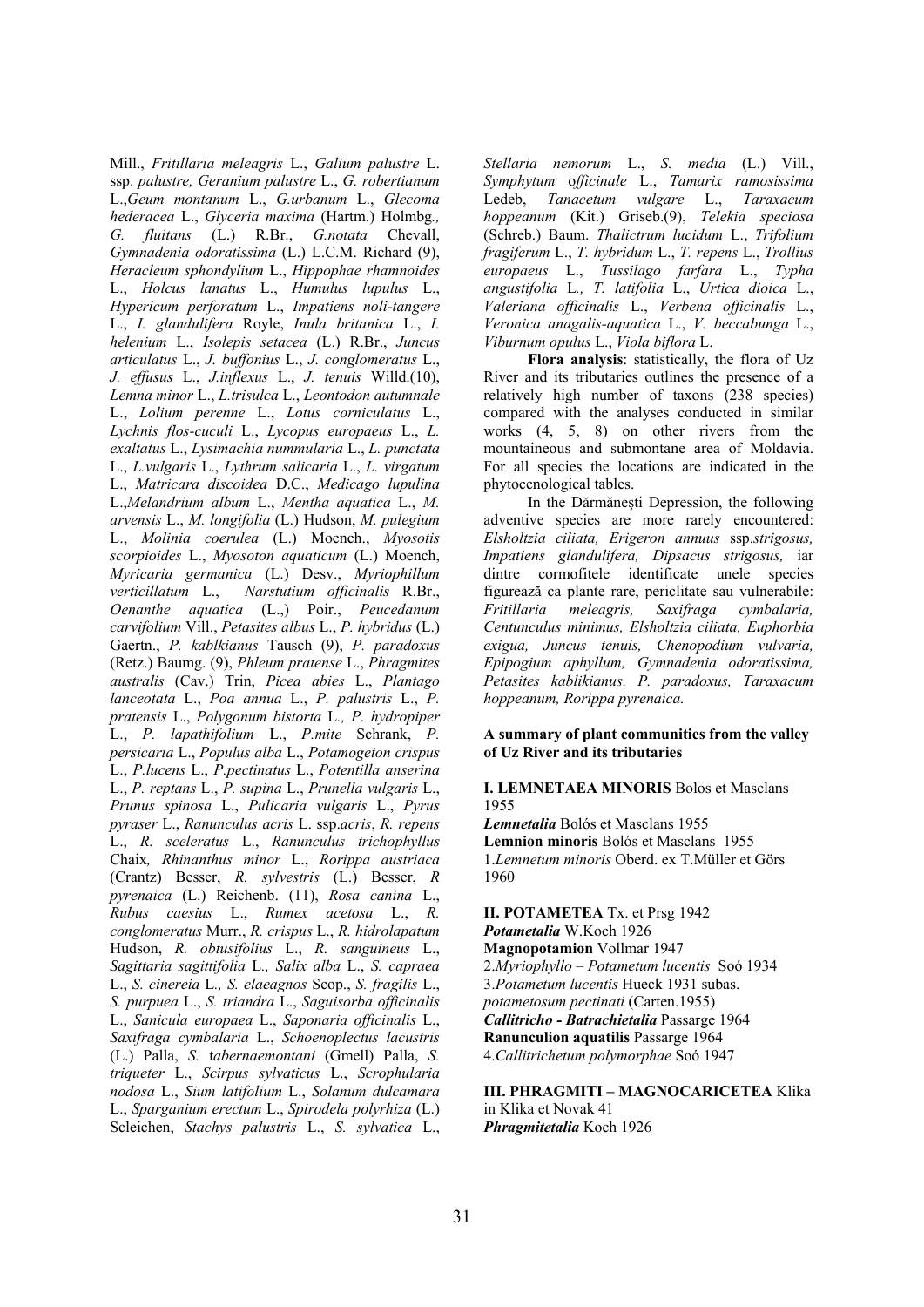**Phragmition communis** Kock 1926 5. *Phragmitetum vulgaris* Soó 1927 6.*Typhetum angustifoliae* Pignatti 1953 7.*Typhetum latifoliae* Lang 1973 *Magnocaricetalia elatae* Pignatti 1953 **Magnocaricion elatae** Koch 1026 8.*Eleocharitetum palustris* Ubrizsy 1948 *Bolboschoenetalia maritimi* Eggler 1933 **Cirsio brachycephali – Bolboschoenion** (Passarge 1978) Mucina 9.*Bolboschoenetum maritimi* Eggler 1933

**IV. MONTIO – CARDAMINETEA** Br.- Bl. et Klika 1948 *Cardamino – Chrysosplenietalia* Hinterlang 1992 **Caricion remotae** Kastner 1941 10.*Cardamino flexuosae – Saxifragetum cymbalariae* Mititelu et Barabaş 1994

## **V. MOLINIO – ARRHENATHERETEA** R.Tx.1937

*Molinietalia caeruleae* Kock 1926 **Calthion palustris** R.Tx. 1937 11.*Ranunculo repentis – Calthetum palustris* Chifu et al. 2006 12.*Epilobio – Juncetum effusi* Oberd. 1957 13.*Scirpetum sylvatici* Ralski 1931 *Arrhenatheretalia* R.Tx.1931 **Cynosurion** R.Tx.1947 14.*Trifolio – Lolietum perennis* Krippelova 1967 *Potentillo – Polygonetalia* R.Tx.1947 **Potentillion anserinae** R.Tx. 1947 15.*Junco inflexi – Menthetum longifoliae* Lohmeyer 1953 16.*Agrostietum stoloniferae* Burduja et al.1956 17.*Potentilletum anserinae* Felföldy 1942

**VI. GALIO – URTICETEA** Passarge ex Kopecky 1969 *Convolvuletalia sepium* R.Tx. 1950 em. Mucina 1993 **Petasition officinalis** Sillinger 1933 18.*Telekio – Petasitetum hybridi* (Morariu 1967) Resm. et Raţiu 1974 19.*Carduetum personatae* (Dihoru 965) Hadac 1969

**VII. SALICETEA PURPUREAE** Moor 1958 *Salicetalia purpureae* Moor 1958 **Salicion albae** Soó 1930 20.*Salicetum albae* Issler 1926 21.*Salicetum triandrae* Malcuit ex Noirfalise in Lebrun et al. 1955 **Salicion elaeagno-daphnoides** (Moor1958) Gras in Mucina et al. 1993

22. *Salici elaeagni – Hippophaetum* Br.-Bl. in Volk 1939 23.*Salici purpureae – Myricarietum* Moor 1958

**VIII**. **QUERCO – FAGETEA** Br.-Bl. et Vlieger in Vlieger 1937

*Alno – Fraxinetalia* (Oberd. 1953) Passarge et Hoffmann 1968

**Alnion incanae** Pawlowski in Pawlowski et Wallisch 1928

24.*Stellario nemorum – Alnetum glutinosae* Lohmeyer 1957

25.*Telekio speciosae – Alnetum incanae* Coldea 1990

# **Plant zoning**

As a result of the study of the aquatic and swamp vegetation of Uz River and its tributaries we can group the phytocoenoses encountered, depending on the water and substrate factor in the following areas:

## **Proper aquatic and swamp vegetation areas/zones**

a. The subzone of natant aquatic vegetation *Lemnetum minoris* Oberd. ex T. Müller et Görs 1960 b. The subzone of submersed-natant aquatic vegetation

*Myriophyllo – Potametum lucentis* Soó 1934 *Potametum lucentis* Hueck1931 subas. *potametosum pectinati* (Carten.1955) Chifu et al.'06 *Callitrichetum polymorphae* Soó 1947

c. The subzone of emergent and swamp hydrophytic vegetation

*Phragmitetum vulgaris* Soó1927 *Typhetum angustifoliae* Pignatti 1953

*Typhetum latifoliae* Lang 1973

*Eleocharitetum palustris* Ubrizsy 1948

d. The subzone of hygrophytic vegetation

*Bolboschoenetum maritimi* Eggler 1933

*Cardamino flexuosae – Saxifragetum cymalariae*

Mititelu et Barabaş 1994

*Ranunculo repentis - Calthetum palustris* Chifu et al. 2006

*Epilobio – Juncetum effusi* Oberd.1957 *Scirpetum sylvatici* Ralski 1931

## **Zones with terrestrial vegetation**

a. The subzone of meso-hygrophila vegetation *Junco inflexi – Menthetum longifoliae* Lohmeyer 1953 *Potentilletum anserinae* Felföldy 1942 *Agrostietum stoloniferae* Burduja et al. 1956 *Trifolio – Lolietum perennis* Krippelova 1967 *Telekio – Petasitetum hybridi* (Morariu 1967) Resm. et Rațiu 1974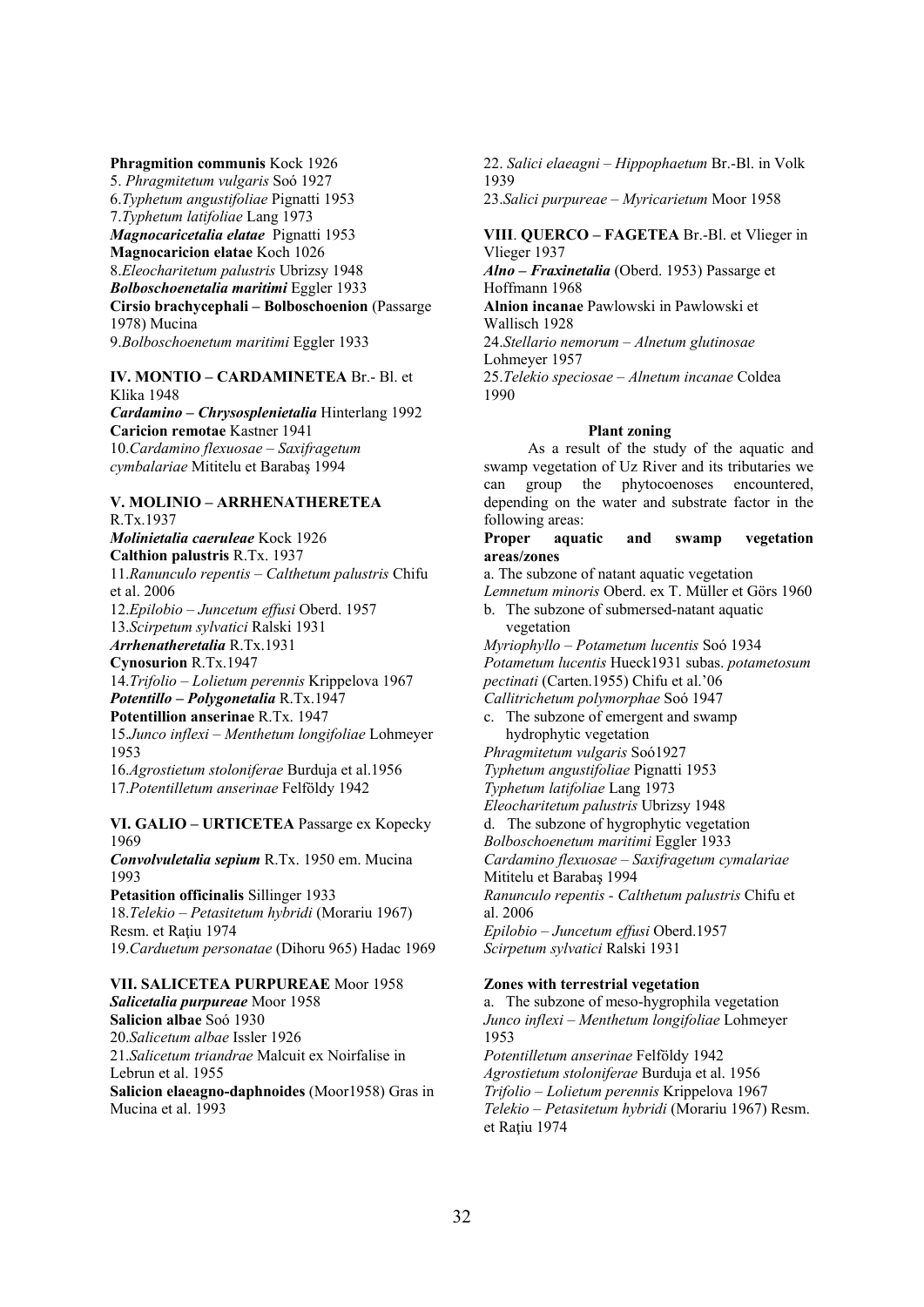*Carduetum personatae* (Dihoru 1965)Hadac 1969 b. The subzone of bushes and hygrophila forests *Salicetum albae* Issler 1926

*Salicetum triandrae* Malcuit ex Noirfalise in Lebrun et al. 1955

*Salici elaeagni – Hippophaetum* Br.- Bl. in Volk 1939

*Salici purpureae - Myricarietum* Moor1958 *Stellario nemorum - Alnetum glutinosae* Lohmeyer

1957

*Telekio spciosae – Alnetum incane* Coldea 1990

## **Description of plant communities**

**Natant acquatic vegetation:** this group comprises floating hydrophylic phytocenoses from the central or litoral area of ponds in which the water, even at fluctuating levels, does not dry out.

*Lemnetum minoris* Oberd. ex T.Müller et Görs 1960: develops on the pool water surface and is sometimes very dense or with gaps between plants. They are spread in the area close to the castle, by the road to Lapoş, at Bălătău, at the end of the reservoir.

| Survey number                  |     |  |  |
|--------------------------------|-----|--|--|
| Survey surface area in dcp     |     |  |  |
| Coverage $(\frac{9}{0})$       | 100 |  |  |
| Lemna minor                    |     |  |  |
| Lemna trisulca                 |     |  |  |
| Alisma plantago-aquatica       |     |  |  |
| Phragmites australis           |     |  |  |
| Schoenoplectus tabernaemontani |     |  |  |

**Submersed-natant aquatic vegetation**: the phytocoenoses of this group hold emergent and submersed species covering runnning or stagnant waterholes of about one metre depth.

*Myriophyllo – Potametum lucentis* Soo1934: phytocoenoses encountered on pools after landslides. Habitat: pool in Bălătău lake, natural pool on Căpuria rivulet.

| Survey number                        |    |    |
|--------------------------------------|----|----|
| Survey surface area in square meters |    | 30 |
| Coverage $(\frac{9}{0})$             | 50 |    |
| Myriophyllum verticillatum           |    |    |
| Potamogeton pectinatus               |    |    |
| Alisma plantago- aquatica            |    |    |
| Lemna minor                          |    |    |
| Typha angustifolia                   |    |    |
| Schoenoplectus tabrnaemontan         |    |    |
| Chara sp.                            |    |    |

*Potametum lucentis*

Hueck1931sub.*potametosum pectinati* (Cartensen 1955) Chifu et al. 2006. It grows in slowly flowing shallow waters, on a silty-sandy substrate. Habitat: the tributary of Izvorul Negru at Sălătruc, on Apa Roşie rivulet at Poiana Loberţ, on Mogheruş rivulet at Poiana Uzului.

| Survey number          |  |  |
|------------------------|--|--|
| Survey surface in dcp  |  |  |
| Coverage $(\% )$       |  |  |
| Potamogeton pectinatus |  |  |
| Potamogeton lucens     |  |  |

*Callitrichetum polymorphae* Soó 1947: occupies up to 10 sqm in shallow slowly draining pools. There are a few species depending on the nature of the substrate and the water pH. It is not affected by water level decreasing. Habitat: on rivulet Negru rivulet at Bălătău, on a hill rivulet at Sălătruc, on Soveto rivulet at Poiana Uzului, on Bărzăuta at the forest range.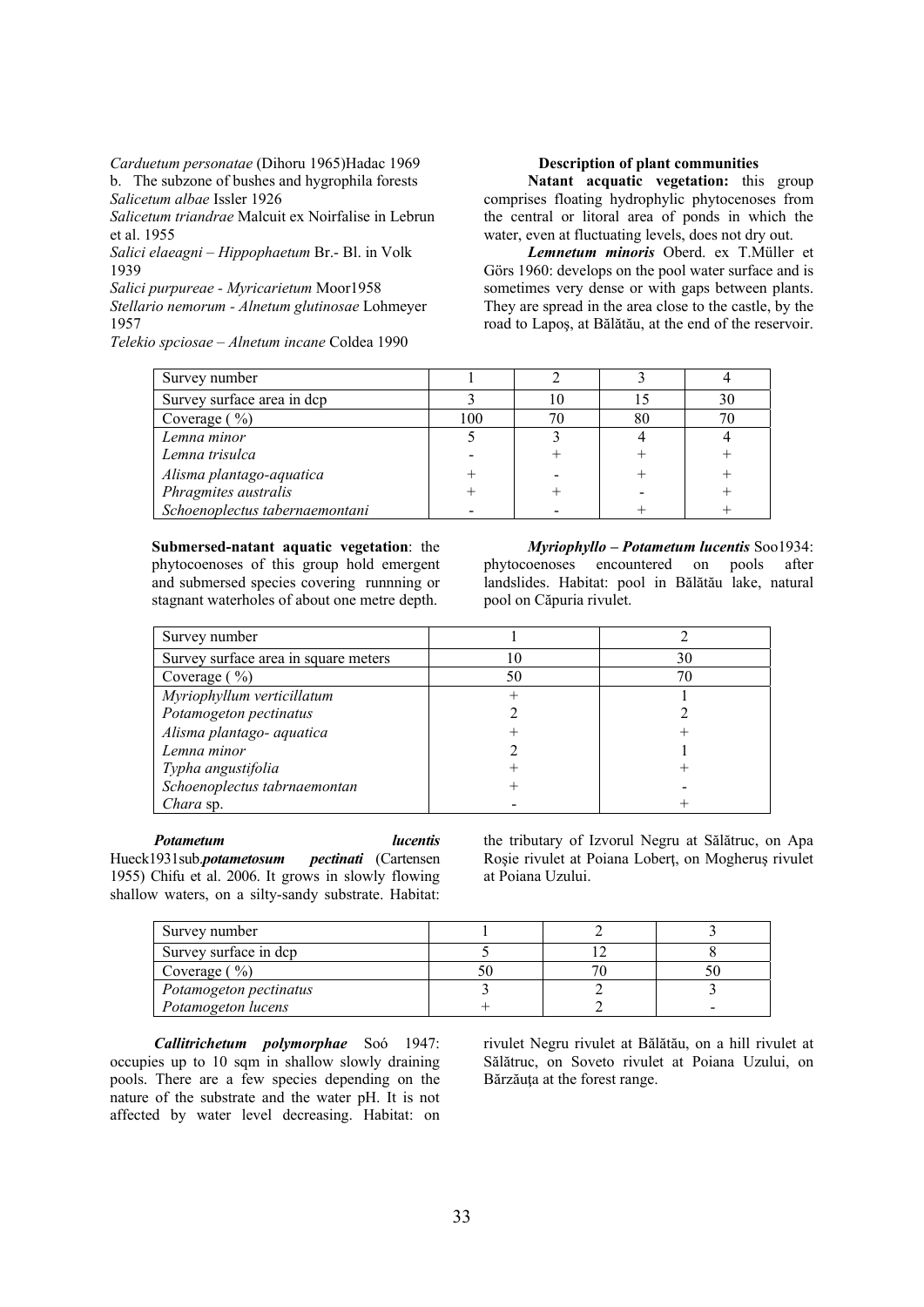| Survey number              |  |  |
|----------------------------|--|--|
| Survey surface area in dcp |  |  |
| Water depth in cm          |  |  |
| Callitriche cophocarpa     |  |  |
| Lemna minor                |  |  |
| Potamogeton pectinatus     |  |  |
| Ranunculus trichophyllus   |  |  |
| Alisma plantago-aquatica   |  |  |

**Emergent and swamp hydrophytic vegetation**: phytocoenoses of dense and high reeds in the coastal zone where water recedes periodically. The size of the area occupied by each phytocoenosis, the installation speed and the persistence depend on the water depth, the nature of the substrate and the speed of clogging in the wetland.

*Phragmitetum vulgaris* Soó 1927: occupying relatively small areas at the margin of ponds/pools or in the alluvial cones of coastal springs. It forms almost pure phytocoenoses sometimes with a characteristic multilayered structure, with the dominant species in the upper layer. Habitat: Dărmăneşti towards the area of juncture with Trotuş, Sălătruc river towards the den, the road to Lapoş, pool off Păgubeni village, pool on Izvorul Alb rivulet.

| Survey number                        |     | ↑   | 3  |     |    |
|--------------------------------------|-----|-----|----|-----|----|
| Survey surface area in square meters | 100 | 150 | 80 | 100 | 50 |
| Water depth in cm                    | 20  | 15  | 15 | 20  | 10 |
| Phragmites australis                 |     |     |    |     |    |
| Schoenoplectus lacustris             |     |     |    |     |    |
| Lycopus europaeus                    |     |     |    |     |    |
| <b>Butomus</b> umbellatus            |     |     |    |     |    |
| Galium palustre                      |     |     |    |     |    |
| Lythrum salicaria                    |     |     |    |     |    |
| Epilobium hirsutum                   |     |     |    |     |    |
| Stachys palustris                    |     |     |    |     |    |
| Myosotis scorpioides                 |     |     |    |     |    |
| Alisma plantago-aquatica             |     |     |    |     |    |

*Typhetum angustifoliae* Pignatti 1953: in the study area, the phytocoenoses are spread on the insular areas of some pools found in alluvial cones, in wetlands caused by landslides or in pools fed by hilly springs. Habitat: pools in Păgubeni, Sălătruc at Bălătău, Poiana Uzului and Valea Uzului.

| Survey number                        |     |    |     |     |
|--------------------------------------|-----|----|-----|-----|
| Survey surface area in square meters | 150 | 80 | 100 | 200 |
| Water depth in cm                    | 20  |    | 20  | 40  |
| Typha angustifolia                   |     |    |     |     |
| <b>Butomus</b> umbellatus            |     |    |     |     |
| Lycopus europaeus                    |     |    |     |     |
| Phragmites australis                 |     |    |     |     |
| Alisma plantago-aquatica             |     |    |     |     |
| Lythrum salicaria                    |     |    |     |     |
| Myosotis scorpioides                 |     |    |     |     |

*Typhetum latifoliae* Lang 1973: on the valley of Uz River, the phytocoenoses of this community are met in old pools, slowly flowing swamps at Dărmăneşti on a cogged up brook, off Poiana Uzului village and in the pool on Soveto rivulet at Valea Uzului.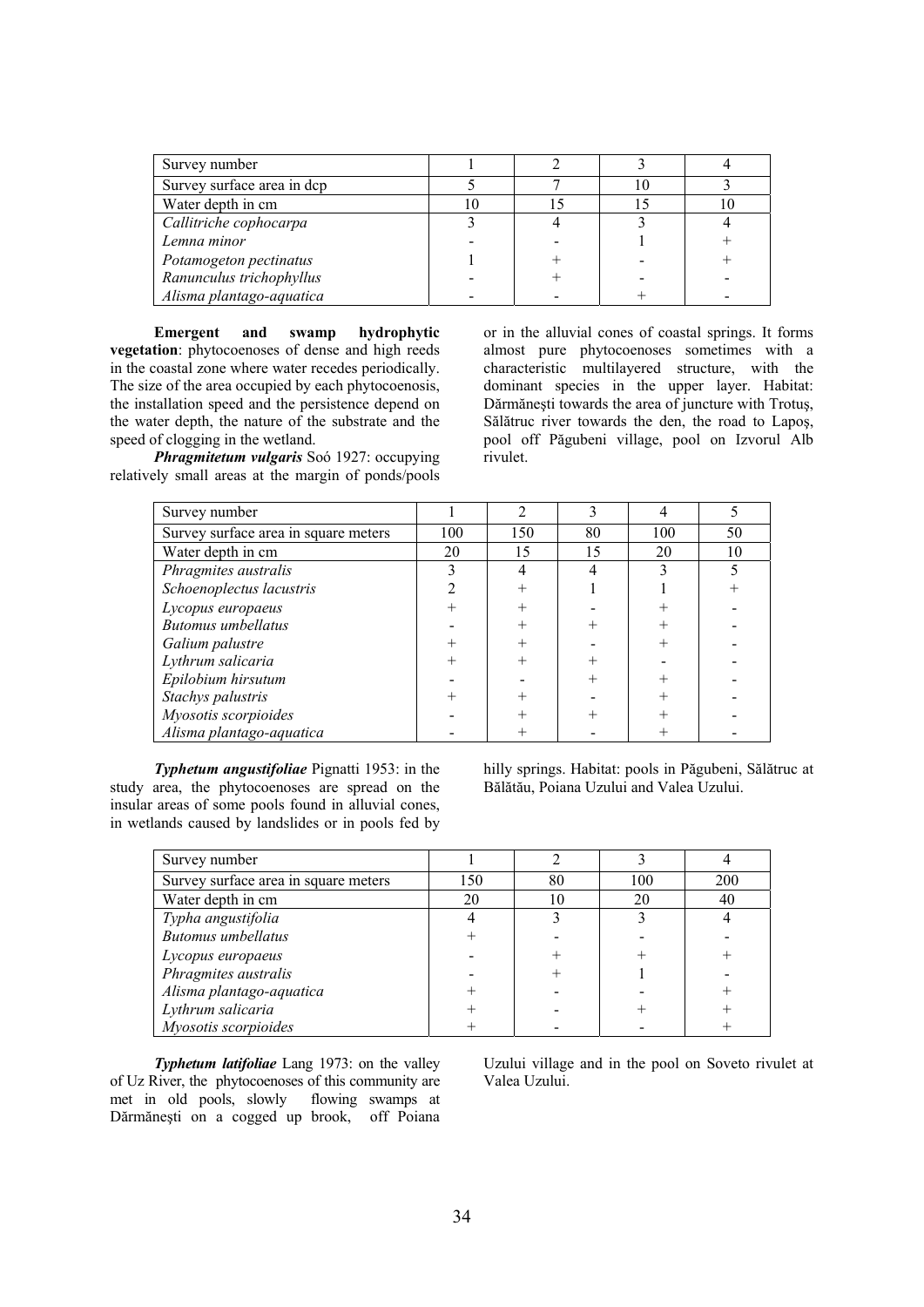| Survey number                        |     |     |     |
|--------------------------------------|-----|-----|-----|
| Survey surface area in square meters | 350 | 200 | 400 |
| Water depth in cm                    | 30  | 20  | 30  |
| Typha latifolia                      |     |     |     |
| Lycopus europaeus                    |     |     |     |
| <b>Butomus</b> umbellatus            |     |     |     |
| Alisma plantago-aquatica             |     |     |     |
| Stachys palustris                    |     |     |     |
| Lytrum salicaria                     |     |     |     |
| Myosotis scorpioides                 |     |     |     |
| Symphytum officinale                 |     |     |     |

*Eleocaritetum palustris* Ubrizsy 1948: insular phytocoenoses at the margin of some slowly flowing pools fed by water coming from hilly springs. Habitat: Sălătruc and the road to Lapoş.

| Survey number                        |  |
|--------------------------------------|--|
| Survey surface area in square meters |  |
| Water depth in cm                    |  |
| Eleocharis palustris                 |  |
| Veronica anagallis-aquatica          |  |
| <b>Bolboschoenus maritimus</b>       |  |
| Lysimachia nummularia                |  |
| Alopecurus geniculatus               |  |
| Agrostis stolonifera                 |  |
| Alisma plantago-aquatica             |  |

**Hygrophytic vegetation:** groups phytocoenoses with higher species, developing on flat lands around the pools or in micro-depressions.

*Bolboschoenetum maritimi* Eggler 1933: phytocoenoses strips along pools with alluvial deposits and swampy meadows. Habitat: Sălătruc on Izvorul Negru, Poiana Uzului on Izvorul Alb, Valea Uzului on Mogheroş and Soveto rivulet.

| Survey number                        |    |    |    |    |
|--------------------------------------|----|----|----|----|
| Survey surface area in square meters | 10 | 20 | 50 | 30 |
| Water depth in cm                    | 10 | 10 | 20 |    |
| <b>Bolboschoenus maritimus</b>       |    |    |    |    |
| Lytrum salicaria                     |    |    |    |    |
| Alisma plantago-aquatica             |    |    |    |    |
| Myosotis scorpioides                 |    |    |    |    |
| Galium palustre                      |    |    |    |    |
| Lycopus exaltatus                    |    |    |    |    |
| Eleocharis palustris                 |    |    |    |    |
| Agrostis stolonifera                 |    |    |    |    |
| Rorippa sylvestris                   |    |    |    |    |

*Cardamino flexuosae – Saxifragetum cymbalariae* Mititelu et Barabaş 1994: phytocoenoses present in alluvial cones at the

junction of some hill springs in the upper area of Izvorul Negru, in the lower area, with beech and alder forests of Nemira Mountains

| Survey number                        |     |     |     |
|--------------------------------------|-----|-----|-----|
| Altitude in meters                   | 800 | 800 | 200 |
| Survey surface area in square meters |     |     |     |
| Saxifraga cymbalaria                 |     |     |     |
| Chrysosplenium alternifolium         |     |     |     |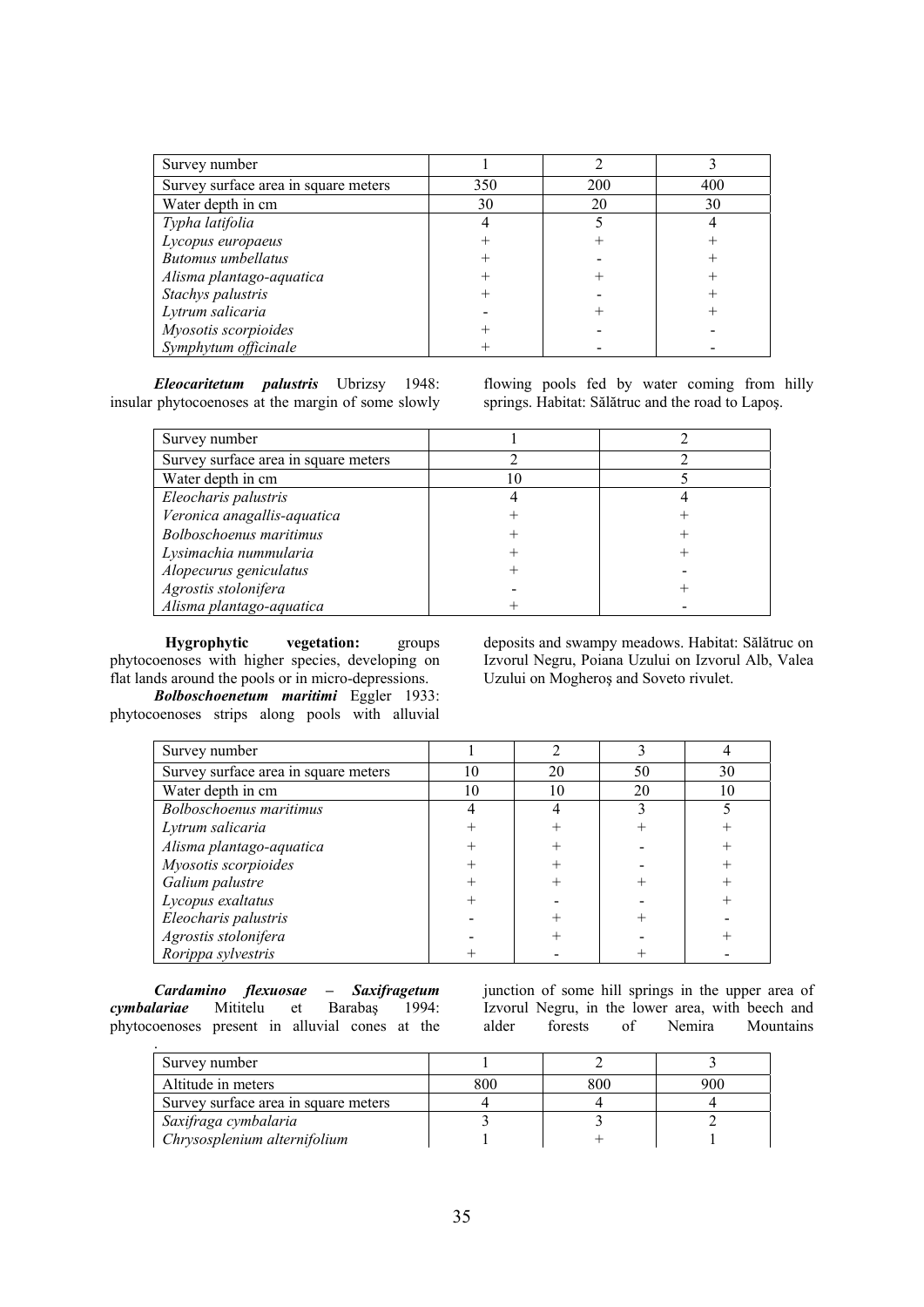| Cardamine flexuosa     |   |   |
|------------------------|---|---|
| Epilobium alsinifolium | ┿ |   |
| Stellaria nemorum      |   |   |
| Viola biflora          |   |   |
| Circaea alpina         | ┿ | ┾ |
| Caltha palustris       |   |   |
| Impatiens noli-tangere |   |   |
| Myosoton aquaticum     |   |   |
| Ranunculus repens      | ┿ |   |
| Brachythecium rivulare | ┾ |   |
| Mnium punctatum        |   |   |
| Pellia epiphylla       |   |   |
| Polytrichum commune    |   |   |
| Mnium undulatum        | ┿ |   |

*Ranunculo repentis – Calthetum palustris* Chifu et al. 2006: encountered in the upper half of Uz basin, the phytocoenoses of this community are

Survey number 1 2 3 Survey surface area in square meters 15 10 10 20  $Coverage (%)$  70 70 50 *Caltha palustris* 2 3 3 4 3 *Cirsium oleraceum* + - 1 *Scirpus sylvaticus*  $\begin{array}{cccc} \hline \end{array}$  1 +  $\begin{array}{cccc} \hline \end{array}$  + *Ranunculus repens*  $+$   $+$   $+$   $+$ *Alchemilla vulgaris*  $+$   $+$   $+$   $+$   $+$ *Lychnis flos-cuculi* + - + *Galium palustre*  $+$   $+$   $+$   $+$ *Deschampsia caespitosa* - + + *Myosotis scorpioides*  $+$   $+$   $+$   $+$ *Lysimachia vulgaris* +

*Epilobio – Juncetum effusi* Oberd.1957: plant community with hygrophila phytocoenoses of aluvial soils accumulated by retaining some rivulets. Habitat: Valea Uzului on Sovato, hill spring toward Lapoş, Bălătău lake, Dărmăneşti under the bridge.

on alluvial soils Habitat: Ocloş, Valea Uzului on Mogheroş rivulet, Poiana Loberţ on Bărzăuţa rivulet.

| Survey number                        |    |    |    |    |
|--------------------------------------|----|----|----|----|
| Survey surface area in square meters | n  |    |    |    |
| Coverage $(\% )$                     | 70 | 60 | 80 | 50 |
| Juncus effusus                       |    |    |    |    |
| Epilobium palustre                   |    |    |    |    |
| Juncus articulatus                   |    |    |    |    |
| Deschampsia caespitosa               |    |    |    |    |
| Ranunculus repens                    |    |    |    |    |
| Myosotis scorpioides                 |    |    |    |    |
| Lychnis flos-cuculi                  |    |    |    |    |
| Equisetum palustre                   |    |    |    |    |
| Eleocharis palustris                 |    |    |    |    |
| Phleum pratense                      |    |    |    |    |

*Scirpetum sylvatici* Ralski1931: emcuntered on newly formed alluvia. Habitat: pool formed from the landslide on Mogheoroş rivulet, Bălătău lake, Dărmăneşti at the bridge.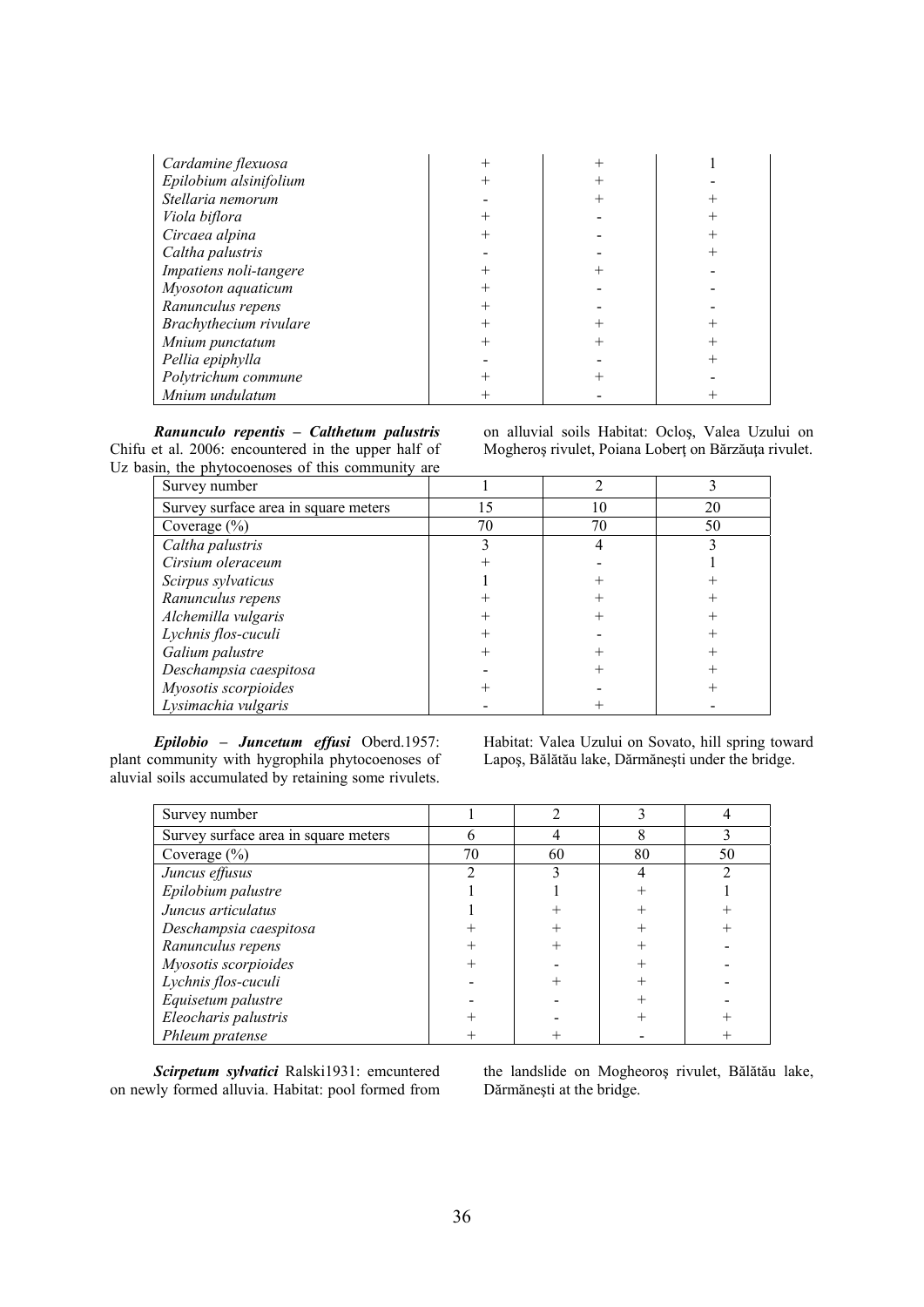| Survey number                        |    |     |     |
|--------------------------------------|----|-----|-----|
| Survey surface area in square meters |    | 10  | 10  |
| Coverage $(\%)$                      | 90 | 100 | 100 |
| Scirpus sylvaticus                   |    |     |     |
| Lytrum salicaria                     |    |     |     |
| Myosotis scorpioides                 |    |     |     |
| Lychnis flos-cuculi                  |    |     |     |
| Galium palustre                      |    |     |     |
| Equisetum palustre                   |    |     |     |
| Ranunculus repens                    |    |     |     |
| Caltha palustris                     |    |     |     |
| Epilobium palustre                   |    |     |     |

**Vegetaţia mezo – higrofilă:** formed of phytocoenoses specific to temporarily flooded plain with medium height species.

*Junco inflexi – Menthetum longifoliae* Lohmeyer 1953: phytocoenoses of weeds on the margin of pools and hollows with coastal springs. Habitat: Ocloş, Valea Uzului, on the way to Lapoş, Sălătruc.

| Survey number                        |    |     |    |     |
|--------------------------------------|----|-----|----|-----|
| Survey surface area in square meters | 15 | 30  | 10 | 20  |
| Coverage $(\% )$                     | 90 | 100 | 80 | 100 |
| Juncus inflexus                      |    |     |    |     |
| Mentha longifolia                    |    |     |    |     |
| Rorippa sylvestris                   |    |     |    |     |
| Ranunculus repens                    |    |     |    |     |
| Agrostis stolonifera                 |    |     |    |     |
| Potentilla anserina                  |    |     |    |     |
| Pulicaria vulgaris                   |    |     |    |     |
| Verbena officinalis                  |    |     |    |     |
| Rumex crispus                        |    |     |    |     |

*Potentilletum ansserinae* Felföldy 1942: phytocoenoses encountered along road trenches with high levels of wetness and limited spread. Habitat: Ocloş, Valea Uzului, Lapoş, Brătuleşti – Dărmăneşti.

| Survey number                                                                                                                                                                                                                                                                                                                                           |    |     |     |     |
|---------------------------------------------------------------------------------------------------------------------------------------------------------------------------------------------------------------------------------------------------------------------------------------------------------------------------------------------------------|----|-----|-----|-----|
| Survey surface area in square meters                                                                                                                                                                                                                                                                                                                    | 50 | 100 | 50  | 50  |
| Coverage $(\% )$                                                                                                                                                                                                                                                                                                                                        | 90 | 90  | 100 | 100 |
| Potentilla anserina                                                                                                                                                                                                                                                                                                                                     |    |     |     |     |
| Lolium perenne                                                                                                                                                                                                                                                                                                                                          |    |     |     |     |
| Ranunculus repens                                                                                                                                                                                                                                                                                                                                       |    |     |     |     |
| Juncus inflexus                                                                                                                                                                                                                                                                                                                                         |    |     |     |     |
| Poa annua                                                                                                                                                                                                                                                                                                                                               |    |     |     |     |
| Plantago major                                                                                                                                                                                                                                                                                                                                          |    |     |     |     |
| Rorippa sylvestris                                                                                                                                                                                                                                                                                                                                      |    |     |     |     |
| Potentilla reptans                                                                                                                                                                                                                                                                                                                                      |    |     |     |     |
| Matricaria discoidea                                                                                                                                                                                                                                                                                                                                    |    |     |     |     |
| Prunella vulgaris<br>$\mathbf{r}$ $\mathbf{r}$ $\mathbf{r}$ $\mathbf{r}$ $\mathbf{r}$ $\mathbf{r}$ $\mathbf{r}$ $\mathbf{r}$ $\mathbf{r}$ $\mathbf{r}$ $\mathbf{r}$ $\mathbf{r}$ $\mathbf{r}$ $\mathbf{r}$ $\mathbf{r}$ $\mathbf{r}$ $\mathbf{r}$ $\mathbf{r}$ $\mathbf{r}$ $\mathbf{r}$ $\mathbf{r}$ $\mathbf{r}$ $\mathbf{r}$ $\mathbf{r}$ $\mathbf{$ |    |     |     |     |

 *Agrostietum stoloniferae* Burduja et al.1956: flood plain phytocoenoses with wet alluvial soils.

Habitat: Ocloş, Valea Uzului, Poiana Uzului, Sălătruc, Lapoş.

| number<br>Survey                                 |     |                     |     |                           |     |
|--------------------------------------------------|-----|---------------------|-----|---------------------------|-----|
| square meters<br>area<br>Survey<br>surface<br>1n | 300 | $\epsilon$<br>1 J U | 200 | $\sim$ $\sim$<br>⊥ ~<br>∼ | 100 |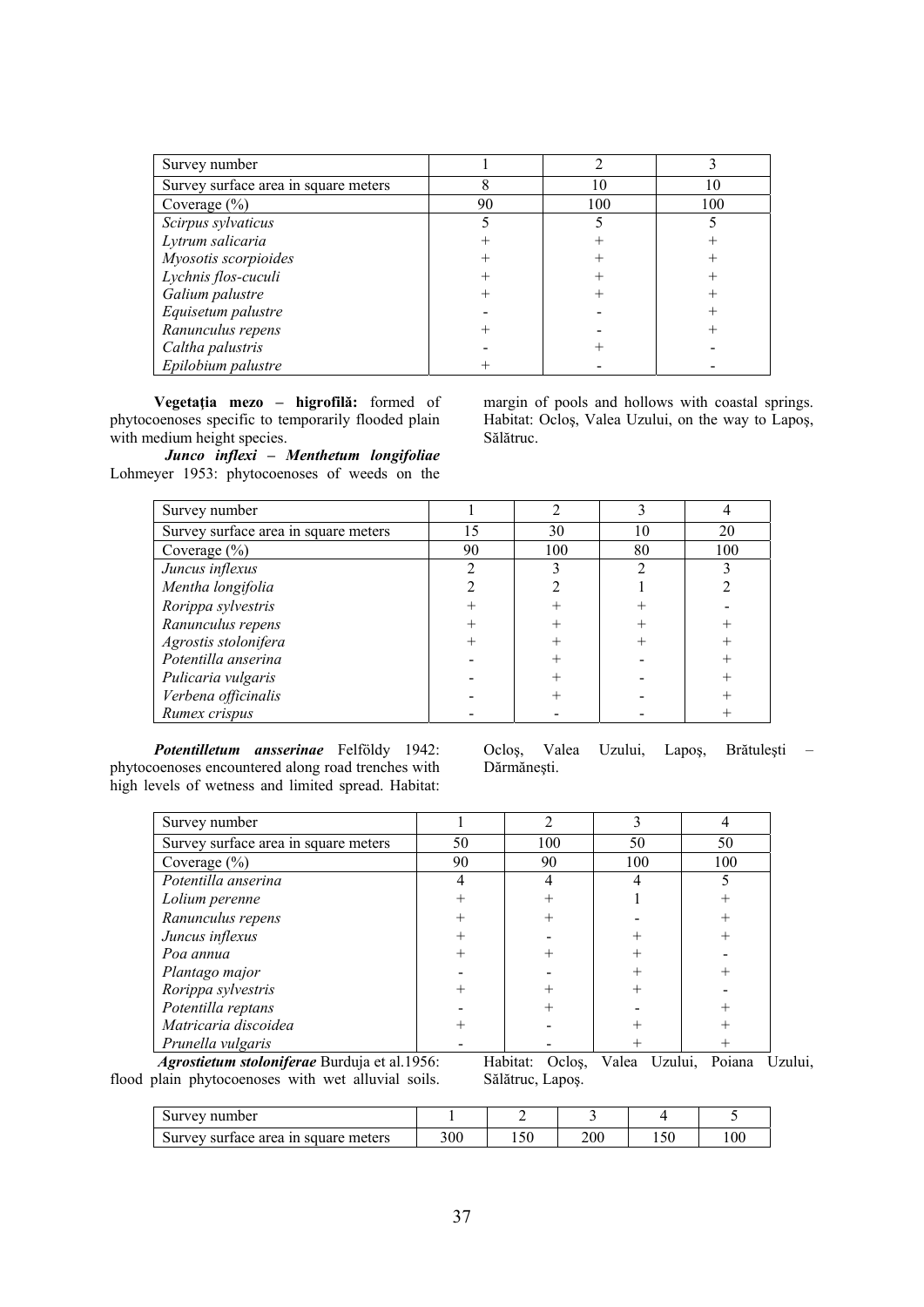| Coverage $(\% )$     | 80 | 100 | 90     | 100 | 80 |
|----------------------|----|-----|--------|-----|----|
| Agrostis stolonifera |    |     |        |     |    |
| Poa pratensis        |    |     |        |     |    |
| Trifolium repens     |    |     | $^{+}$ |     |    |
| Rorippa sylvestris   |    |     |        |     |    |
| Alopecurus pratensis |    |     |        |     |    |
| Trifolium fragiferum |    |     |        |     |    |
| Potentilla reptans   |    |     |        |     |    |
| Daucus carota        |    |     |        |     |    |
| Ranunculus repens    |    |     |        |     |    |
| Lotus corniculatus   |    |     |        |     |    |
| Holcus lanatus       |    |     |        |     |    |
| Medicago lupulina    |    |     |        |     |    |

*Trifolio – Lolietum perennis* Krippelova 1967: phytocoenoses from the flood plain of Uz River which form meadows. Habitat: Ocloş, Valea Uzului, Poiana Uzului, Sălătruc, Păgubeni.

| Survey number                        |                | $\overline{2}$ | 3              | 4      | 5      |
|--------------------------------------|----------------|----------------|----------------|--------|--------|
| Survey surface area in square meters | 300            | 250            | 200            | 300    | 200    |
| Coverage (%)                         | 100            | 100            | 80             | 90     | 100    |
| Lolium perenne                       | 3              | 3              | $\mathfrak{D}$ | 3      | 3      |
| Trifolium repens                     | 2              | $\mathfrak{D}$ |                |        |        |
| Poa pratensis                        | $^{+}$         | $^{+}$         | $^{+}$         |        |        |
| Agrostis stolonifera                 | $^{+}$         | $^{+}$         | $^{+}$         | $^{+}$ | $^{+}$ |
| Medicago lupulina                    | $\overline{+}$ | $^{+}$         | $^{+}$         | $^{+}$ |        |
| Prunella vulgaris                    | $\, +$         | $^{+}$         | $^{+}$         |        |        |
| Plantago lanceolata                  | $^{+}$         | $^{+}$         |                | $^{+}$ | $^{+}$ |
| Lotus corniculatus                   | $^{+}$         | $^{+}$         | $^{+}$         |        | $^{+}$ |
| Taraxacum officinale                 | $^{+}$         | $^{+}$         |                |        | $^{+}$ |
| Cynosurus cristatus                  |                | $^{+}$         | $^{+}$         |        |        |
| <b>Bellis</b> perennis               | $\overline{+}$ | $^{+}$         |                |        |        |
| Daucus carota                        |                | $^{+}$         |                | $^{+}$ |        |
| Achillea millefolium                 |                | $^{+}$         |                |        |        |
| Leontodon autumnale                  |                |                |                |        |        |

*Telekio – Petasitetum hybridi* (Morariu 1967)Resm. et Raţiu 1974: phytocoenoses which occur on alluvial deposits along the Uz River and Izvorul Negru spring. Habitat: Poiana Uzului, Sălătruc and Bălătău lake.

| Survey number                        |     |     |     |
|--------------------------------------|-----|-----|-----|
| Survey surface area in square meters | 30  | 50  | 30  |
| Coverage $(\% )$                     | 100 | 100 | 100 |
| Telekia speciosa                     |     |     |     |
| Petasites hybridus                   |     |     |     |
| Cirsium oleraceum                    |     |     |     |
| Filipendula ulmaria                  |     |     |     |
| Ranunculus repens                    |     |     |     |
| Calystegia sepium                    |     |     |     |
| Eupatorium cannabinum                |     |     |     |
| Valeriana officinalis                |     |     |     |
| Heracleum sphandilium                |     |     |     |

*Carduetum personatae* (Dihoru 1965) Hadac 1969: plant groups on alluvial soils. Habitat: Valea

Uzului, Poiana Uzului, Sălătruc toward Bălătău, Lapoş.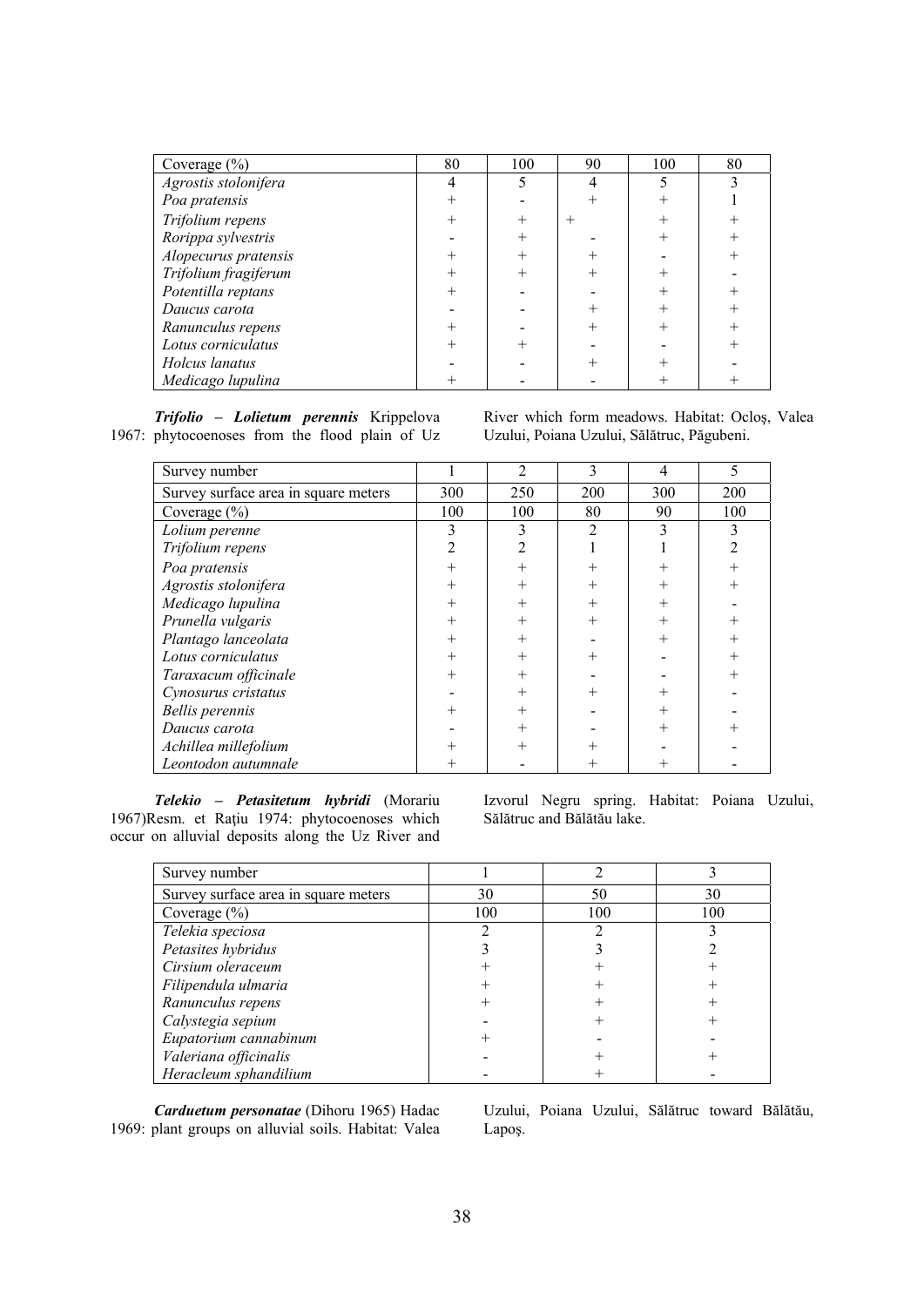| Survey number                        |    |    |    |    |
|--------------------------------------|----|----|----|----|
| Survey surface area in square meters | 20 | 10 | 15 | 10 |
| Coverage $(\%)$                      | 80 | 70 | 80 | 70 |
| Carduus personata                    |    |    |    |    |
| Tussilago farfara                    |    |    |    |    |
| Arctium lappa                        |    |    |    |    |
| Urtica dioica                        |    |    |    |    |
| Stellaria media                      |    |    |    |    |
| Melandrium album                     |    |    |    |    |
| Petasites albus                      |    |    |    |    |
| Trifolium repens                     |    |    |    |    |

**The vegetation of bushes and hygrophilic forests:** represents the group of woody phytocoenoses growing on flood plain pebbles and consisting of willows and alders.

*Salicetum albae* Issler 1926: phytocoenoses shaped as riverside coppices. Habitat: Dărmăneşti at the bridge, Bălătău lake, Poiana Uzului on Izvorul Negru.

| Survey number         |     | $\overline{2}$ | 3   |
|-----------------------|-----|----------------|-----|
| Consistency           | 0.4 | 0.3            | 0.4 |
| Salix alba            | 3   | $\mathfrak{D}$ |     |
| Salix fragilis        |     |                |     |
| Salix purpurea        |     |                |     |
| Populus alba          |     |                |     |
| Alnus glutinosa       |     |                |     |
| Cornus sanguinea      |     |                |     |
| Rubus caesius         |     |                |     |
| Rosa canina           |     |                |     |
| Clematis vitalba      |     |                |     |
| Agrostis stolonifera  |     |                |     |
| Ranunculus repens     |     |                |     |
| Trifolium repens      | ╇   |                |     |
| Potentilla anserina   |     |                |     |
| Glecoma hedracea      |     |                | ┿   |
| Rumex saguineus       |     |                |     |
| Lysimachia nummularia |     |                |     |

*Salicetum triandrae* Malcuit ex Noirfalise in Lebrun et al. 1955: phytocoenoses shaped as riverside coppices. Habitat: Sălătruc on Izvorul Negru, Poiana Loberţ on Bărzăuţa, Valea Uzului on Uz.

| Survey number        |     |     |     |
|----------------------|-----|-----|-----|
| Consistency          | 0.4 | 0.5 | 0.4 |
| Salix triandra       |     |     |     |
| Salix viminalis      |     |     |     |
| Salix purpurea       |     |     |     |
| Viburnum opulus      |     |     |     |
| Rubus caesius        |     |     |     |
| Solanum dulcamara    |     |     |     |
| Agrostis stolonifera |     |     |     |
| Mentha longifolia    |     |     |     |
| Stellaria nemorum    |     |     |     |
| Ranunculus repens    |     |     |     |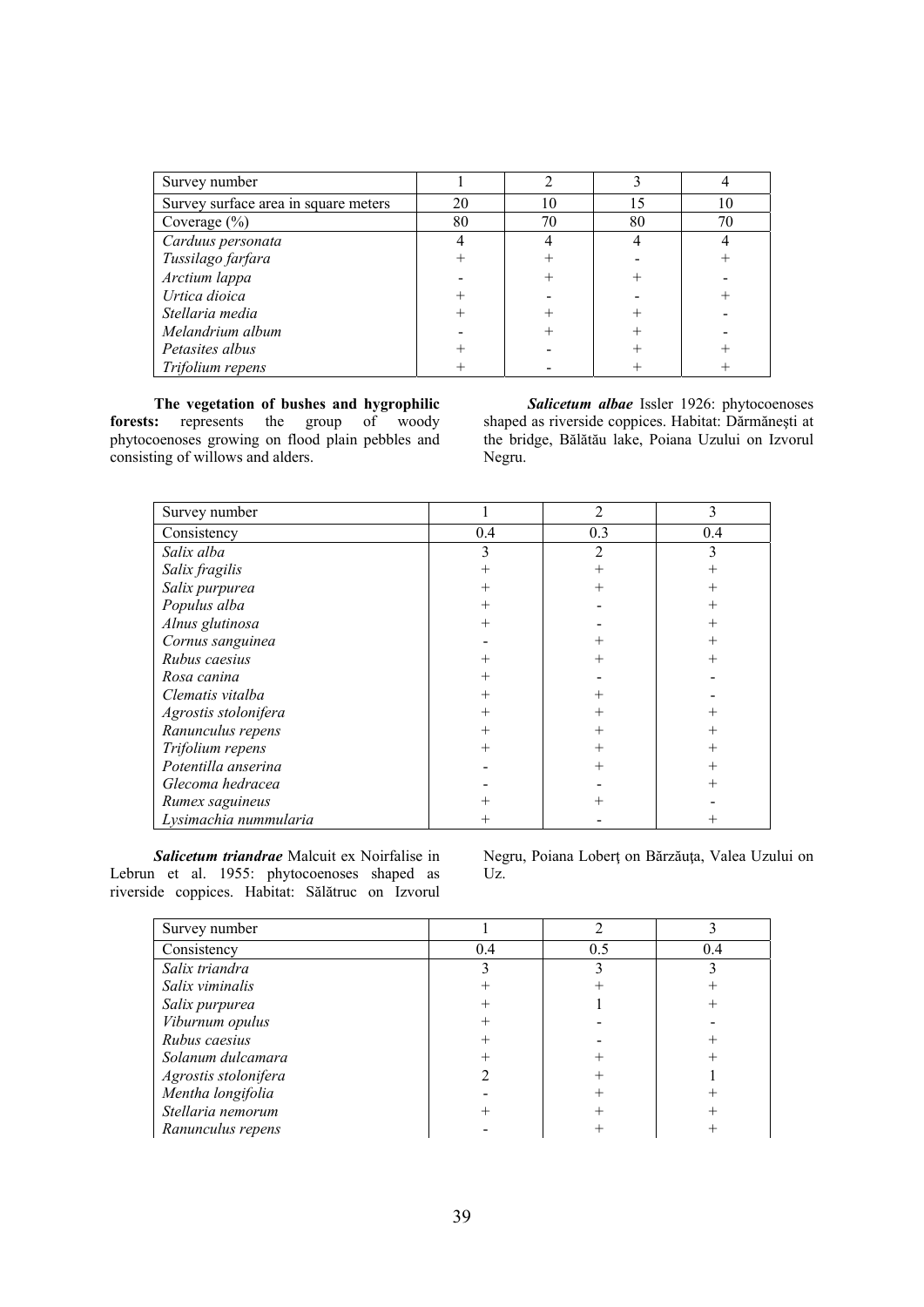| Epilobium hirsutum |  |  |
|--------------------|--|--|
| Lycopus europaeus  |  |  |

*Salici elaeagni – Hippophaetum* Br.-Bl. in Volk 1939: pioneering phytocoenosis consisting of bushes colonising the old alluvial deposits at Uz river mouth. Habitat: Brătuleşti – Dărmăneşti, Păgubeni in the flood plain, Dărmăneşti.

| Survey number                  |     |     |     |
|--------------------------------|-----|-----|-----|
| Surface in square meters       | 150 | 250 | 200 |
| Hippophae rhamnoides           |     |     |     |
| Salix purpurea                 |     |     |     |
| Myricaria germanica            |     |     |     |
| Salix triandra                 |     |     |     |
| Calamagrostis pseudophragmites |     |     |     |
| Lysimachia nummularia          |     |     |     |
| Chenopodium borys              |     |     |     |
| Potentilla supina              |     |     |     |
| Prunella vulgaris              |     |     |     |

*Salici purpureae – Myricarietum* Moor 1958: a type of pioneering phytocoenosis common in flood lands on gravels with sandy alluvia.

Habitat: Sălătruc at the junction of Izvorul Negru with Uz River and in Dărmăneşti on Uz.

| Survey number                        |    |     |
|--------------------------------------|----|-----|
| Survey surface area in square meters |    | 100 |
| Coverage $(\% )$                     | 50 | 60  |
| Myricaria germanica                  |    |     |
| Salix purpurea                       |    |     |
| Lysicachia nummularia                |    |     |
| Ranunculus repens                    |    |     |
| Potentilla anserina                  |    |     |
| Calamagrostis pseudophragmitis       |    |     |
| Lytrum virgatum                      |    |     |
| Rumex sanguineus                     |    |     |

*Stellario nemorum – Alnetum glutinose* Lohmeyer 1957: plant community with phytocoenoses developed in the flood plain of Uz River and its tributaries. Habitat: Sălătruc on Izvorul Negru, Poiana Uzului on Izvorul Alb, at the end of the lake on Uz.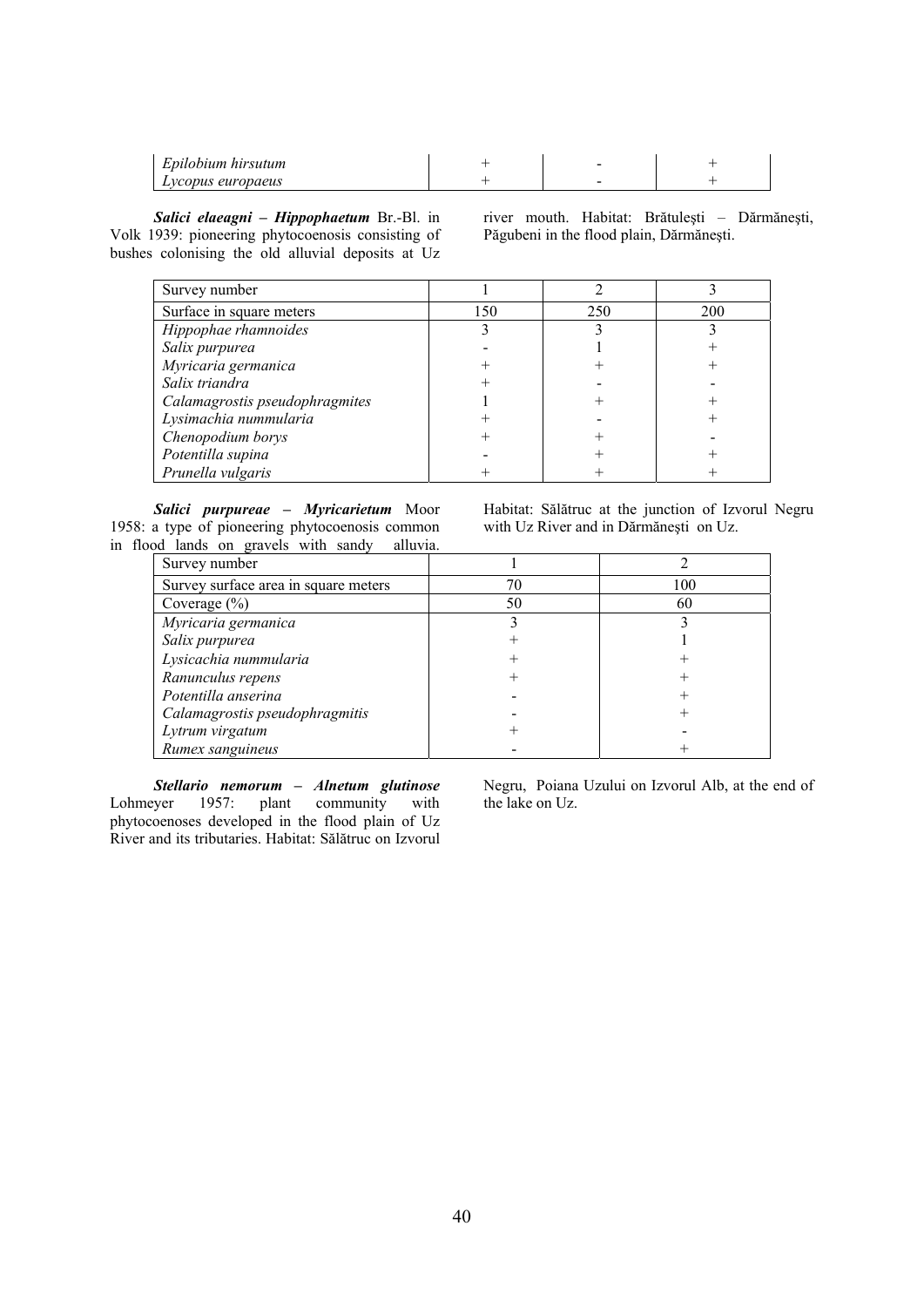| Survey number           |     | $\overline{2}$ | 3   |
|-------------------------|-----|----------------|-----|
| Consistency             | 0.5 | 0.6            | 0.4 |
| Alnus glutinosa         | 4   | 4              |     |
| Stellaria nemorum       |     |                |     |
| Alnus incana            |     |                |     |
| Acer campestre          |     |                |     |
| Salix fragilis          |     |                |     |
| Evonymus europaeus      |     |                |     |
| Crataegus monogyna      |     |                |     |
| Cornus sanguinea        |     |                |     |
| Hedera helix            |     |                |     |
| Cornus sanguinea        |     |                |     |
| Salx triandra           |     |                |     |
| Impatiens noli-tangere  |     |                |     |
| Stachys sylvatica       |     |                |     |
| Geum urbanum            |     |                |     |
| Ranunculus repens       |     |                |     |
| Mentha longifolia       |     |                |     |
| Lysimachia vulgaris     |     |                |     |
| Lysimachia nummularia   |     |                |     |
| Telekia speciosa        |     |                |     |
| Aegopodium podagraia    |     |                |     |
| Brachypodium sylvaticum |     |                |     |
| Geranium robertianum    |     |                |     |

*Telekio speciosae – Alnetum incanae* Coldea 1990: phytocoenoses populating the upper area of the valley. Habitat: Ocloş, Valea Uzului, Bărzăuţa, Izvorul Negru.

| Survey number           | 1                  | $\overline{2}$ | 3            | 4              |
|-------------------------|--------------------|----------------|--------------|----------------|
| Consistency             | 0.7                | 0.8            | 0.8          | 0.7            |
| Alnus incana            | $\overline{3}$     | 4              | 4            | 3              |
| Telekia speciosa        | $^{+}$             | $^{+}$         | $\mathrm{+}$ | $\overline{+}$ |
| Alnus glutinosa         | $\hspace{0.1mm} +$ | $^+$           | $\pm$        | ┿              |
| Picea abies             |                    | $\overline{+}$ | $^+$         |                |
| Carpinus betulus        |                    | $\overline{+}$ |              |                |
| Pyrus pyraster          |                    | ┿              |              |                |
| Acer pseudoplatanus     |                    |                |              |                |
| Cerasus avium           |                    |                |              |                |
| Cornus sanguinea        | $^+$               |                |              |                |
| Corylus avellana        | ┿                  |                | ┾            |                |
| Evonymus europaeus      |                    |                |              |                |
| Prunus spinosa          |                    |                |              |                |
| Aegopodium podagraria   | ┿                  | ┿              | ┿            |                |
| Stachys sylvatica       |                    |                |              |                |
| Circaea lutetiana       | ┿                  | $\,$           |              |                |
| Salvia glutinosa        | $^+$               |                |              |                |
| Brachypodium sylvaticum | $^+$               | $\overline{+}$ |              |                |
| Prunella vulgaris       |                    | $\, +$         |              |                |
| Stellaria nemorum       |                    |                |              |                |
| Sanicula euopaea        | ┿                  |                |              |                |
| Euphorbia amygdaloides  | $^+$               |                |              |                |
| Epilobium montanum      | ┿                  | ╄              |              |                |
| Lysimachia nummularia   |                    | $\,$           |              |                |
| Geum montanum           |                    |                |              |                |
| Glecoma hederacea       |                    |                |              |                |
| Geranium robertianum    |                    | $\overline{+}$ |              |                |